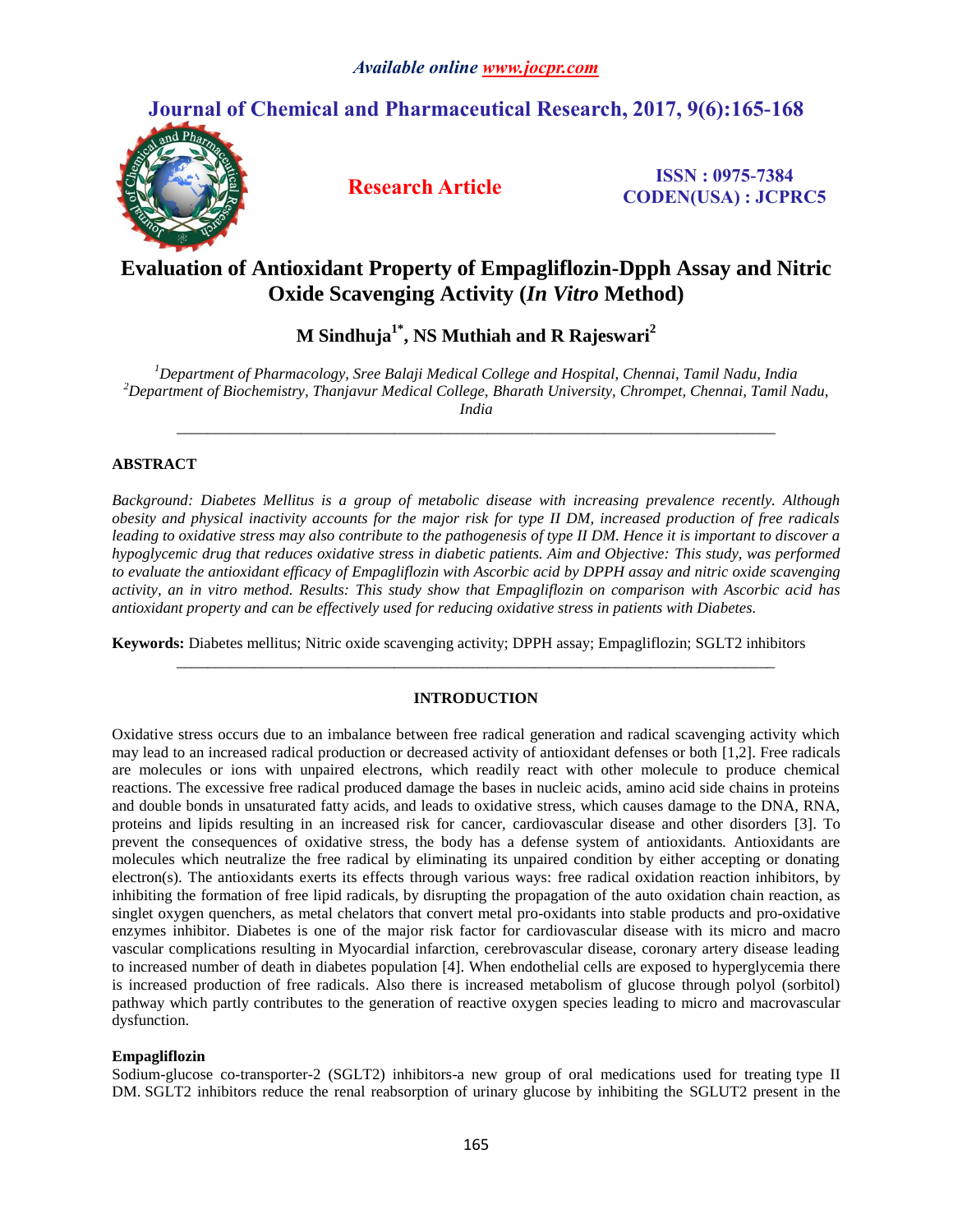proximal renal tubules thereby excreting the glucose in urine [5]. The reduction in plasma glucose is independent of insulin secretion and insulin peripheral resistance [6].

 $\mathcal{L}_\mathcal{L} = \mathcal{L}_\mathcal{L}$ 

## **EXPERIMENTAL SECTION**

### **Nitric Oxide Scavenging Activity**

- 1. Test sample: crude drug of Empagliflozin (25 mg)
- 2. Reference antioxidant: Ascorbic acid
- 3. Solvent: sodium nitroprusside in phosphate buffer
- 4. Reagent: Griess reagent
- 5. Spectrophotometer

### **Procedure**

The crude drug extract was dissolved in distilled water for this quantification. Sodium Nitroprusside (5 mM) in standard phosphate buffer saline (0.025 M, pH 7.4) was incubated with 100 mg/ml of sample and tubes were incubated at 29°C for 3 hours. Control experiment without the test compounds but with equivalent amount of buffer was conducted in an identical manner [7-10]. After 3 hours incubated samples were diluted with 1 ml of Griess reagent. The absorbance of the colour developed during diazotization of Nitrite with sulphanilamide and its subsequent coupling with Napthyl ethylene diamine hydrochloride was observed at 550 nm on spectrophotometer. Same procedure was done with ascorbic acid which was standard in comparison to sample.

## **Calculations**

% inhibition=
$$
\frac{0.0.0f\ control - 0.0.0f\ test}{0.0.0f\ control}
$$

#### **Table 1: Comparison of percentage of inhibition of empagliflozin with ascorbic acid (standard)**



**Figure 1: Bar chart comparing percentage of inhibition of empagliflozin with ascorbic acid**

### **DPPH Assay**

DPPH (1,1-diphenyl-2-picrylhydrazyl) is characterised as a stable free radical by virtue of the delocalisation of the spare electron over the molecule as a whole, so that the molecules do not dimerise, as would be the case with most other free radicals. The delocalisation also gives rise to the deep violet colour, characterised by an absorption band in ethanol solution centered at about 520 nm. When a solution of DPPH is mixed with that of a substance that can donate a hydrogen atom, then this gives rise to the reduced form (Blois) with the loss of this violet colour [11-13]. Representing the DPPH radical by Z• and the donor molecule by AH, the primary reaction is:

## $Z\bullet$  + AH = ZH + A $\bullet$

Where ZH is the reduced form and A• is free radical produced in this first step. This latter radical will then undergo further reactions which control the overall stoichiometry, that is, the number of molecules of DPPH reduced (decolorised) by one molecule of the reductant.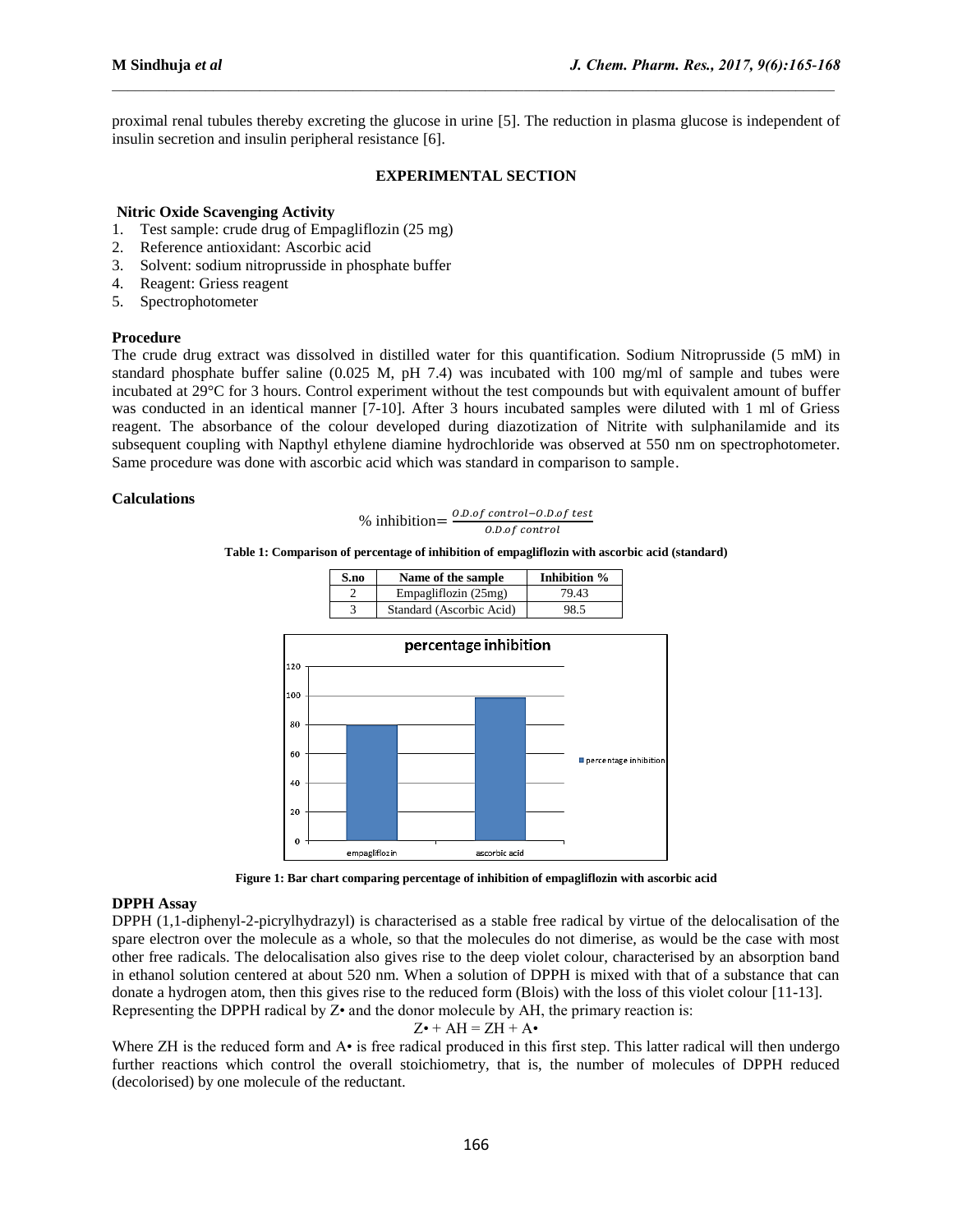### **Chemicals**

- 1. 1,1 diphenyl -2- picrylhydrazyl (DPPH)
- 2. Dimethylsilphoxide (DMSO)
- 3. BHT (standard)-1.6 mg/ml in methanol
- 4. Samples desired concentration from 1 mg /ml –max of 5 mg/ml (in /DMSO)

#### **Procedure**

Aliquot 3.7 ml of absolute methanol in all test tubes and 3.8 ml of absolute methanol was added to blank. Add 100 μl of BHT to tube marked as standard and 100 μl of respective samples to all other tubes marked as tests. 200 μl of DPPH reagent was added to all the test tubes including blank. Incubate all test tubes at room temperature in dark condition for 30 minutes. The absorbance of all samples was read at 517 nm.

 $\mathcal{L}_\mathcal{L} = \mathcal{L}_\mathcal{L}$ 

**Table 2: Incubation test results in all test tubes**

| S.no                              | <b>Reagents</b> | <b>Blank</b> | <b>Standard</b> | <b>Test</b> |  |  |
|-----------------------------------|-----------------|--------------|-----------------|-------------|--|--|
|                                   | Methanol        | 3.8 ml       | $3.7$ ml        | 3.7<br>ml   |  |  |
| 2                                 | <b>BHT</b>      |              | $100 \mu l$     |             |  |  |
| 3                                 | Sample          |              |                 | 100<br>μl   |  |  |
| 4                                 | <b>DPPH</b>     | $200$ $\mu$  | $200 \mu l$     | 200<br>μl   |  |  |
| Incubation at dark for 30 minutes |                 |              |                 |             |  |  |
| $O.D$ at $517$ nm                 |                 |              |                 |             |  |  |

### **Calculation**

```
% Antioxidant activity 
                                                                    (Absorbance at blank) - (Absorbance at test)
                                                                                                  \frac{(\textit{a} \textit{b} \textit{a} \textit{b} \textit{b}) - (\textit{a} \textit{b} \textit{s} \textit{b})}{(\textit{b} \textit{b} \textit{s} \textit{b} \textit{b} \textit{b} \textit{b} \textit{b} \textit{c} \textit{b})} X
```
**Table 3: The antioxidant activity of given samples using DPPH assay method**

| S.no                  | Sample                   | Concentration $(\mu g/ml)$ | O.D   | <b>DPPH</b> activity $(\% )$ |  |  |
|-----------------------|--------------------------|----------------------------|-------|------------------------------|--|--|
|                       | Ascorbic Acid (Standard) | 000                        | 0.11  | 86.56                        |  |  |
|                       | Empagliflozin (25 mg)    | .000                       | 0.228 | 72.16                        |  |  |
| 1.05.010<br><b>DI</b> |                          |                            |       |                              |  |  |



**Figure 2: Bar chart comparing DPPH activity percentage of empagliflozin with ascorbic acid** 

### **DISCUSSION**

The nitrogen oxide scavenging activity was recorded in terms of percentage Inhibition. It was observed that Empagliflozin has shown 79.43% inhibition in nitrogen oxide scavenging activity (Table 1). The Results obtained were comparative to Ascorbic acid as standard. The antioxidant efficacy of empagliflozin is demonstrated in (Figure 1). DPPH Assay shows the efficacy of Empagliflozin to reduce the oxidative stress (Tables 2 and 3). Empagliflozin has 72.16% of DPPH % Activity in comparison with Ascorbic acid (86.56%) (Figure 2). SGLT2 Inhibitors are the new group of drug in the management of diabetes. It acts by increasing the renal glucose threshold by inhibiting the